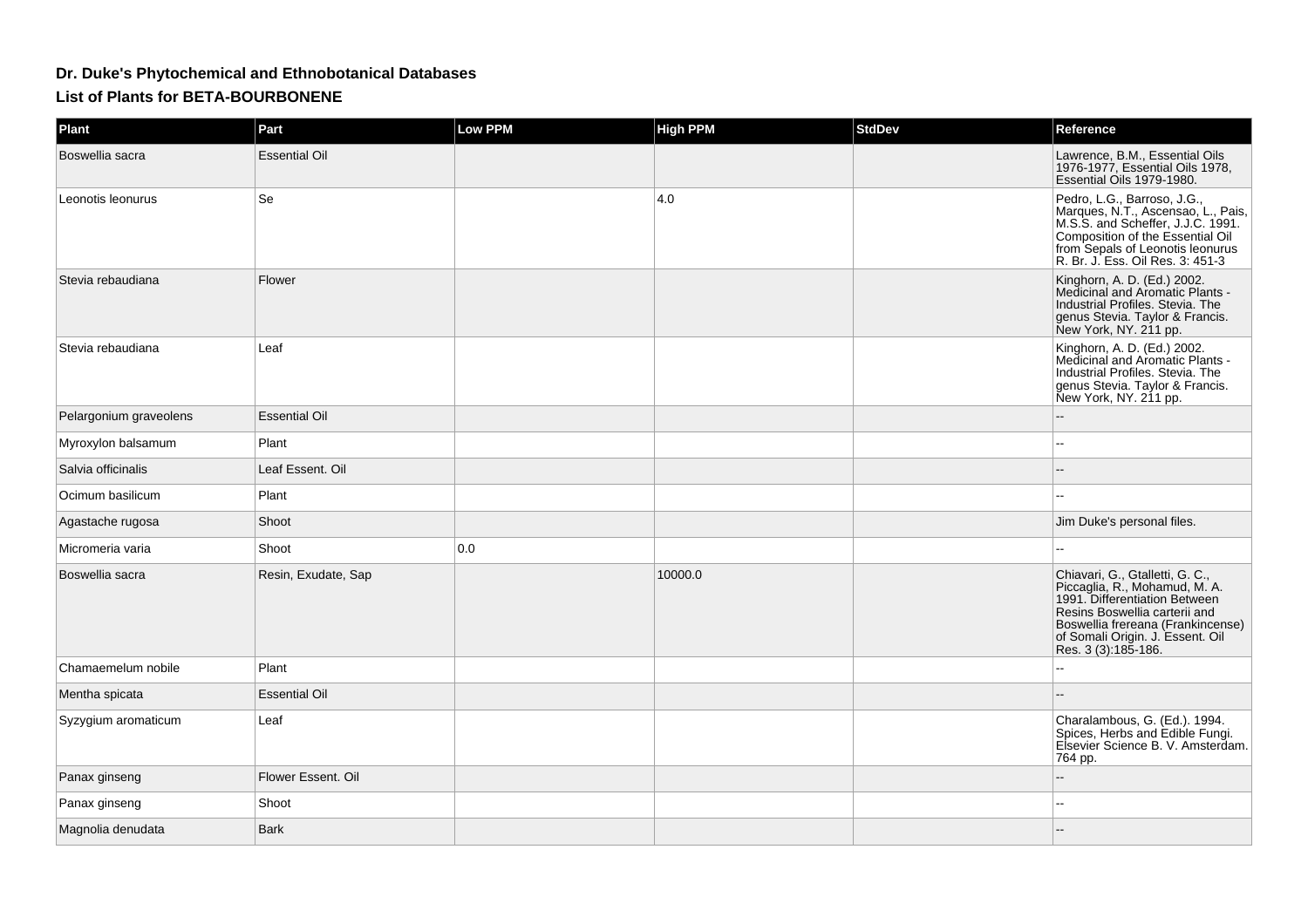| Plant                 | Part              | <b>Low PPM</b> | <b>High PPM</b> | <b>StdDev</b>        | Reference                                                                                                                                                                                                                                                 |
|-----------------------|-------------------|----------------|-----------------|----------------------|-----------------------------------------------------------------------------------------------------------------------------------------------------------------------------------------------------------------------------------------------------------|
| Magnolia denudata     | <b>Bulb</b>       |                |                 |                      |                                                                                                                                                                                                                                                           |
| Magnolia denudata     | Flower            |                |                 |                      |                                                                                                                                                                                                                                                           |
| Magnolia denudata     | Twig              |                |                 |                      |                                                                                                                                                                                                                                                           |
| Ocimum basilicum      | Shoot Essent, Oil |                | 3800.0          | -1.183040531089796   |                                                                                                                                                                                                                                                           |
| Lonicera japonica     | Flower            | 0.001          | 0.062           | -0.7693715123563478  | Schlotzhauer, W.S., S.D. Pair, and<br>R.J. Horvat, 1996. Volatile<br>constituents from the flowers of<br>Japanese Honeysuckle. J. Agric.<br>Food Chem. 44:206-209.                                                                                        |
| Monarda didyma        | Flower            |                | 10.0            | -0.5826574853920841  | Flavour and Fragrance Journal, 6:<br>80.                                                                                                                                                                                                                  |
| Vitex agnus-castus    | Leaf              |                | 0.2             | -0.5650084487272009  | Ekundayo, O., Laakso, I.,<br>Holopainen, M., Hiltunen, R.,<br>Oguntimein, B., and Kauppinen, V.<br>1990. The Chemical Composition<br>and Antimicrobial Activity of the<br>Leaf Oil of Vitex agnus-castus L. J.<br>Essential Oil Research, 2: 115-<br>119. |
| Callicarpa americana  | Leaf              |                | 3.0             | -0.5477054809216564  |                                                                                                                                                                                                                                                           |
| Calamintha nepeta     | Leaf              |                | 8.0             | -0.5168073241260414  | Akgul, A., De Pooter, H.L., and De<br>Buyck, L.F. 1991. The Essential<br>Oils of Calamintha nepeta subsp.<br>glandulosa and Ziziphora<br>clinopodioides from Turkey. J. Ess.<br>Oil Res., 3: 7-10.                                                        |
| Origanum vulgare      | Plant             |                | 2.0             | -0.5086260903758821  | Sezik, E., Tumen, G., Kirimer, N.,<br>Ozek, T., and Baser, K.H.C. 1993.<br>Essential Oil Composition of Four<br>Origanum vulgare Subspecies of<br>Anatolian Origin. J. Ess. Oil Res.,<br>5:425-431.                                                       |
| Hypericum perforatum  | Plant             | 0.25           | 4.5             | -0.489936417763645   |                                                                                                                                                                                                                                                           |
| Sideritis mugronensis | Flower            | 10.0           | 15.0            | -0.48871804739436636 | Manez, S., Jimenez, A., and Villar,<br>A. 1991. Volatiles of Sideritis<br>mugronensis Flower and Leaf. J.<br>Ess. Oil Res., 3: 395-397.                                                                                                                   |
| Glechoma hederacea    | Plant             | 1.0            | 6.0             | -0.4787226141963027  | Lawrence, B.M., Essential Oils<br>1976-1977. Essential Oils 1978.<br>Essential Oils 1979-1980.                                                                                                                                                            |
| Origanum vulgare      | Plant             |                | 8.0             | -0.46377087610651296 | Sezik, E., Tumen, G., Kirimer, N.,<br>Ozek, T., and Baser, K.H.C. 1993.<br>Essential Oil Composition of Four<br>Origanum vulgare Subspecies of<br>Anatolian Origin. J. Ess. Oil Res.,<br>5:425-431.                                                       |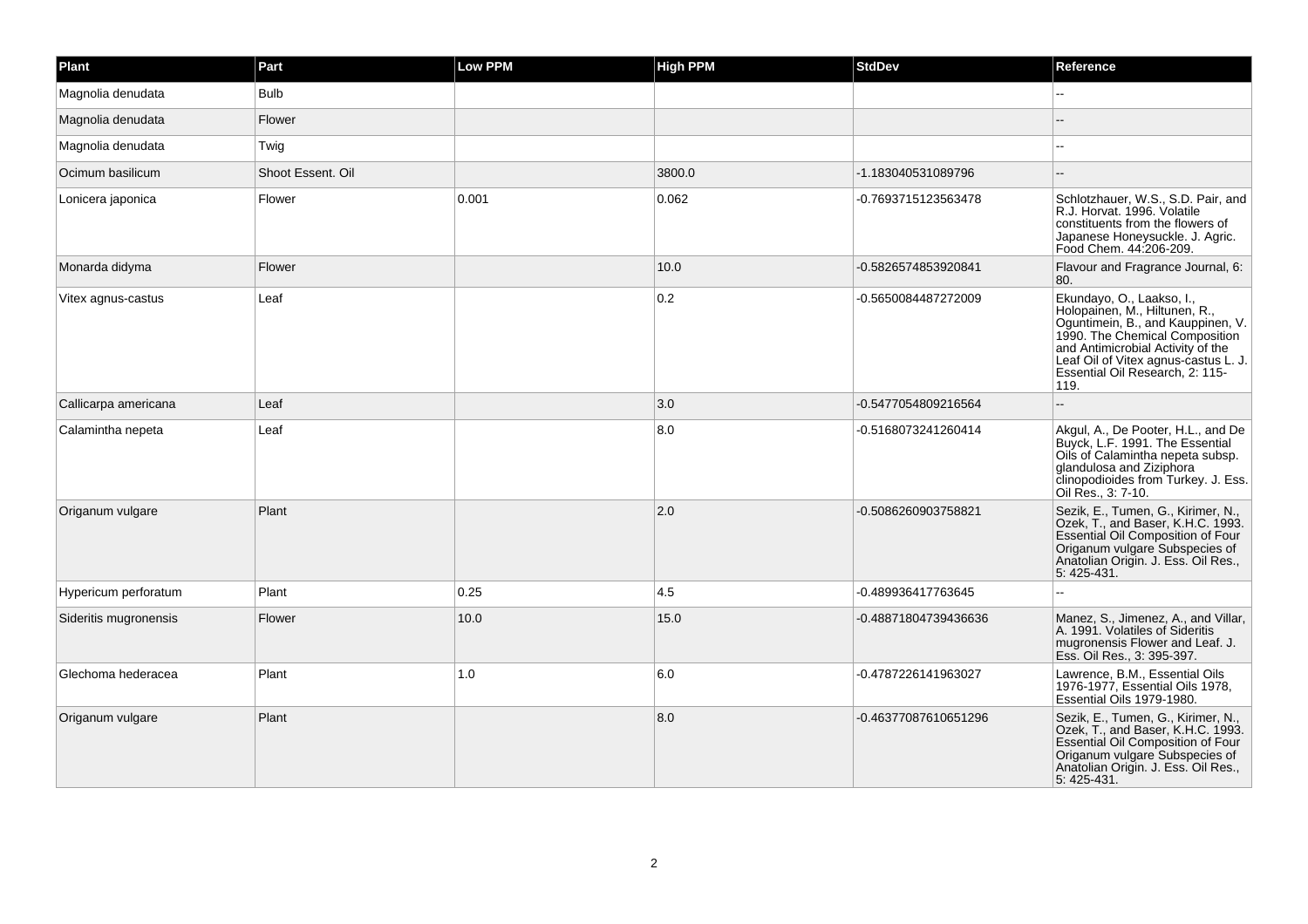| Plant                      | Part  | Low PPM | <b>High PPM</b> | <b>StdDev</b>        | Reference                                                                                                                                                                                                                                        |
|----------------------------|-------|---------|-----------------|----------------------|--------------------------------------------------------------------------------------------------------------------------------------------------------------------------------------------------------------------------------------------------|
| Sideritis germanicolpitana | Plant | 6.0     | 9.0             | -0.45629500706161813 | J. Essential Oil, 4: 533.                                                                                                                                                                                                                        |
| Origanum vulgare           | Plant |         | 9.0             | -0.45629500706161813 | Sezik, E., Tumen, G., Kirimer, N.,<br>Ozek, T., and Baser, K.H.C. 1993.<br>Essential Oil Composition of Four<br>Origanum vulgare Subspecies of<br>Anatolian Origin. J. Ess. Oil Res.,<br>5: 425-431.                                             |
| Thymus mastichina          | Plant |         | 10.0            | -0.4488191380167233  | Lawrence, B.M., Essential Oils<br>1976-1977, Essential Oils 1978,<br>Essential Oils 1979-1980.                                                                                                                                                   |
| Teucrium micropodioides    | Leaf  |         | 20.0            | -0.44265174781656524 | Arnold, N., Bellomaria, B.,<br>Velentini G. and Rafaiani, S.M.<br>1991. Comparative Study on<br><b>Essential Oil of Some Teucrium</b><br>Species from Cyprus. J.<br>Ethnopharm. 35: 105-113.                                                     |
| Micromeria varia           | Shoot |         | 0.0             | -0.43796638910394087 | Pedro, L.G., et al. 1995.<br>Composition of the Essential oil of<br>Micromeria varia Benth. ssp.<br>thymoides (Sol. ex Lowe) Perez<br>var. thymoides, and endemic<br>species of the Madeira<br>Archipelago. flav. & Fragr. J. 10(3):<br>199-202. |
| Thymus longicaulis         | Shoot |         | 0.0             | -0.43796638910394087 | Baser, K.H.C., Ozek, T., Kirimer,<br>N. and Tumen, G. 1993. The<br>Occurrence of Three Chemotypes<br>of Thymus longicaulis C. Presl<br>subsp. longicaulis in the same<br>Population. J. Ess. Oil Res. 5: 291-<br>5.                              |
| Micromeria myrtifolia      | Shoot |         | 0.1             | -0.4370768437401082  | Ozek, T., Kirimer, N., and Baser,<br>K.H.C. 1992. Composition of the<br>Essential Oil of Micromeria<br>myrtifolia Boiss. et Hohen. J. Ess.<br>Oil Res., 4: 79-80.                                                                                |
| Thymus riatarum            | Shoot |         | 0.1             | -0.4370768437401082  | Iglesias, J., Vila, R., Canigueral,<br>S., Bellakdhar, and II Idrissi, A.<br>1991. Analysis of the Essential Oil<br>of Thymus riatarum. J. Ess. Oil<br>Res. 3: 43-4.                                                                             |
| Teucrium oxylepis          | Shoot |         | 0.34            | -0.43494193486690963 | Velasco-Negueruela, A. and<br>Perez-Alonso, M.J. 1990. The<br>Volatiles of Six Teucrium Species<br>from the Iberian Peninsula and the<br>Balearic Islands. Phytochemistry<br>29(4): 1165-9.                                                      |
| Teucrium asiaticum         | Shoot |         | 0.87            | -0.4302273444385963  | Velasco-Negueruela, A. and<br>Perez-Alonso, M.J. 1990. The<br>Volatiles of Six Teucrium Species<br>from the Iberian Peninsula and the<br>Balearic Islands. Phytochemistry<br>29(4): 1165-9.                                                      |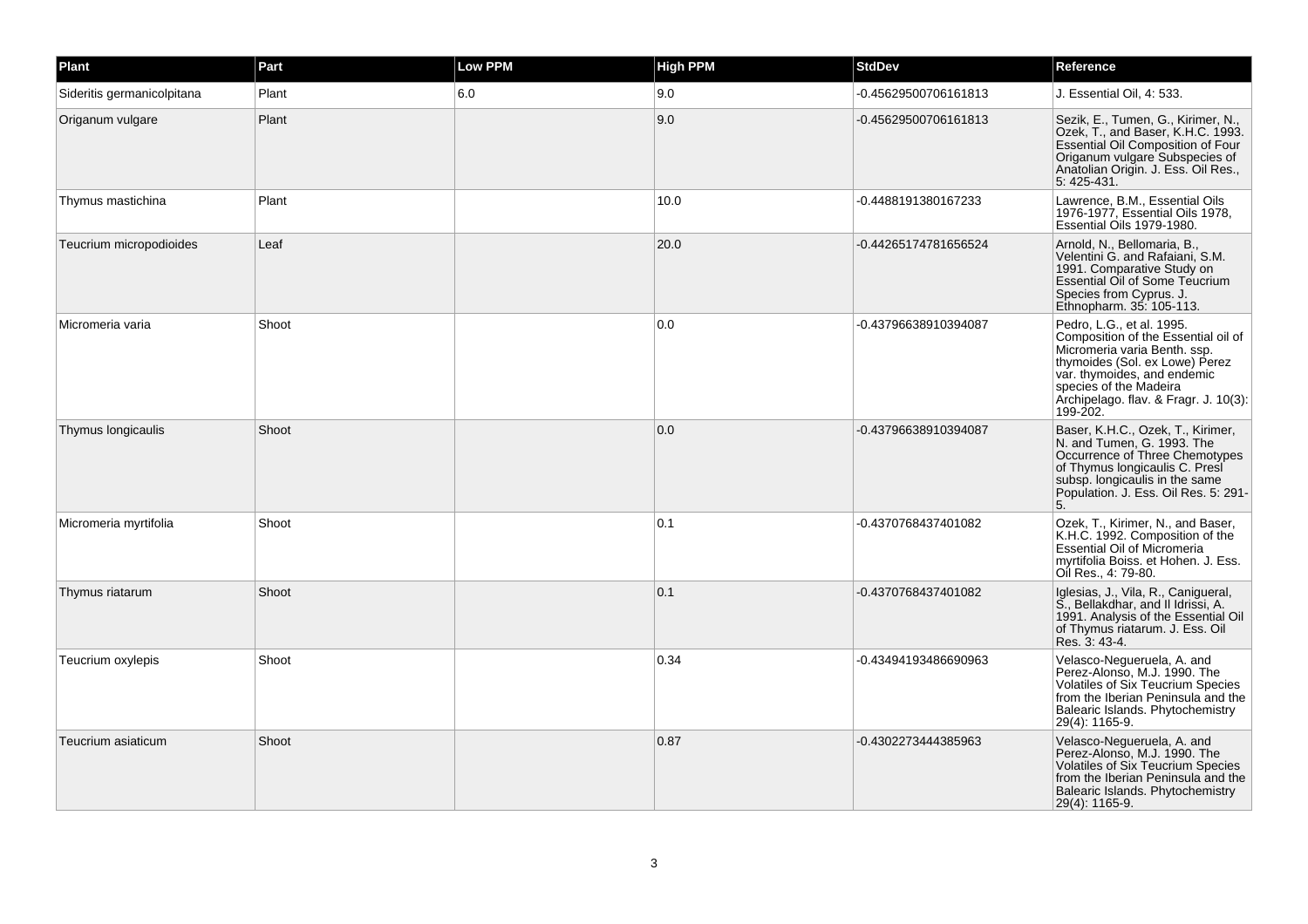| Plant                     | Part  | <b>Low PPM</b> | <b>High PPM</b> | <b>StdDev</b>        | Reference                                                                                                                                                                                                                                     |
|---------------------------|-------|----------------|-----------------|----------------------|-----------------------------------------------------------------------------------------------------------------------------------------------------------------------------------------------------------------------------------------------|
| Pelargonium citrosum      | Shoot |                | 1.0             | -0.4290709354656138  | Matsuda, B. M., et al. 1996.<br><b>Essential Oil Analysis and Field</b><br>Evaluation of the Citrosa Plant<br>'Pelargonium citrosum' as a<br>Repellent Against Populations of<br>Aedes Mosquitoes. J. Am. Mosq.<br>Contr. Assoc. 12(1):69-74. |
| Teucrium salviastrum      | Shoot |                | 1.56            | -0.42408948142815067 | Velasco-Negueruela, A. and<br>Perez-Alonso, M.J. 1990. The<br>Volatiles of Six Teucrium Species<br>from the Iberian Peninsula and the<br>Balearic Islands. Phytochemistry<br>29(4): 1165-9.                                                   |
| Satureja cilicica         | Shoot |                | 2.0             | -0.42017548182728676 | Tumen, G. Baser, K.H.C. and<br>Kirimer, N. 1993. The Essential Oil<br>of Satureja cilicica P.H. Davis. J.<br>Ess. Oil Res. 5: 547-548.                                                                                                        |
| Teucrium pseudoscorodonia | Shoot |                | 2.45            | -0.4161725276900396  | Velasco-Negueruela, A. and<br>Perez-Alonso, M.J. 1990. The<br>Volatiles of Six Teucrium Species<br>from the Iberian Peninsula and the<br>Balearic Islands. Phytochemistry<br>29(4): 1165-9.                                                   |
| Teucrium oxylepis         | Shoot |                | 2.92            | -0.4119916644800259  | Velasco-Negueruela, A. and<br>Perez-Alonso, M.J. 1990. The<br><b>Volatiles of Six Teucrium Species</b><br>from the Iberian Peninsula and the<br>Balearic Islands. Phytochemistry<br>29(4): 1165-9.                                            |
| Sideritis mugronensis     | Leaf  | 15.0           | 25.0            | -0.41175359102095016 | Manez, S., Jimenez, A., and Villar,<br>A. 1991. Volatiles of Sideritis<br>mugronensis Flower and Leaf. J.<br>Ess. Oil Res., 3: 395-397.                                                                                                       |
| Sideritis athoa           | Shoot |                | 4.0             | -0.4023845745506327  | Ozek, T., Baser, K.H.C. and<br>Tumen, G. 1993. The Essential Oil<br>of Sideritis athoa Papanikolaou Et<br>Kokkini. J. Ess. Oil Res. 5: 669-<br>670.                                                                                           |
| Teucrium scorodonia       | Shoot |                | 4.88            | -0.3945565753489049  | Velasco-Nequeruela, A. and<br>Perez-Alonso, M.J. 1990. The<br>Volatiles of Six Teucrium Species<br>from the Iberian Peninsula and the<br>Balearic Islands. Phytochemistry<br>29(4): 1165-9.                                                   |
| Calamintha nepeta         | Shoot |                | 5.0             | -0.39348912091230565 | Kirimer, N., Baser, K.H.C., Ozek,<br>T. and Kurkcuoglo, M. 1992.<br>Composition of the Essential Oil of<br>Calamintha nepeta subsp.<br>glandulosa. J. Ess. Oil Res. 4:189-<br>190                                                             |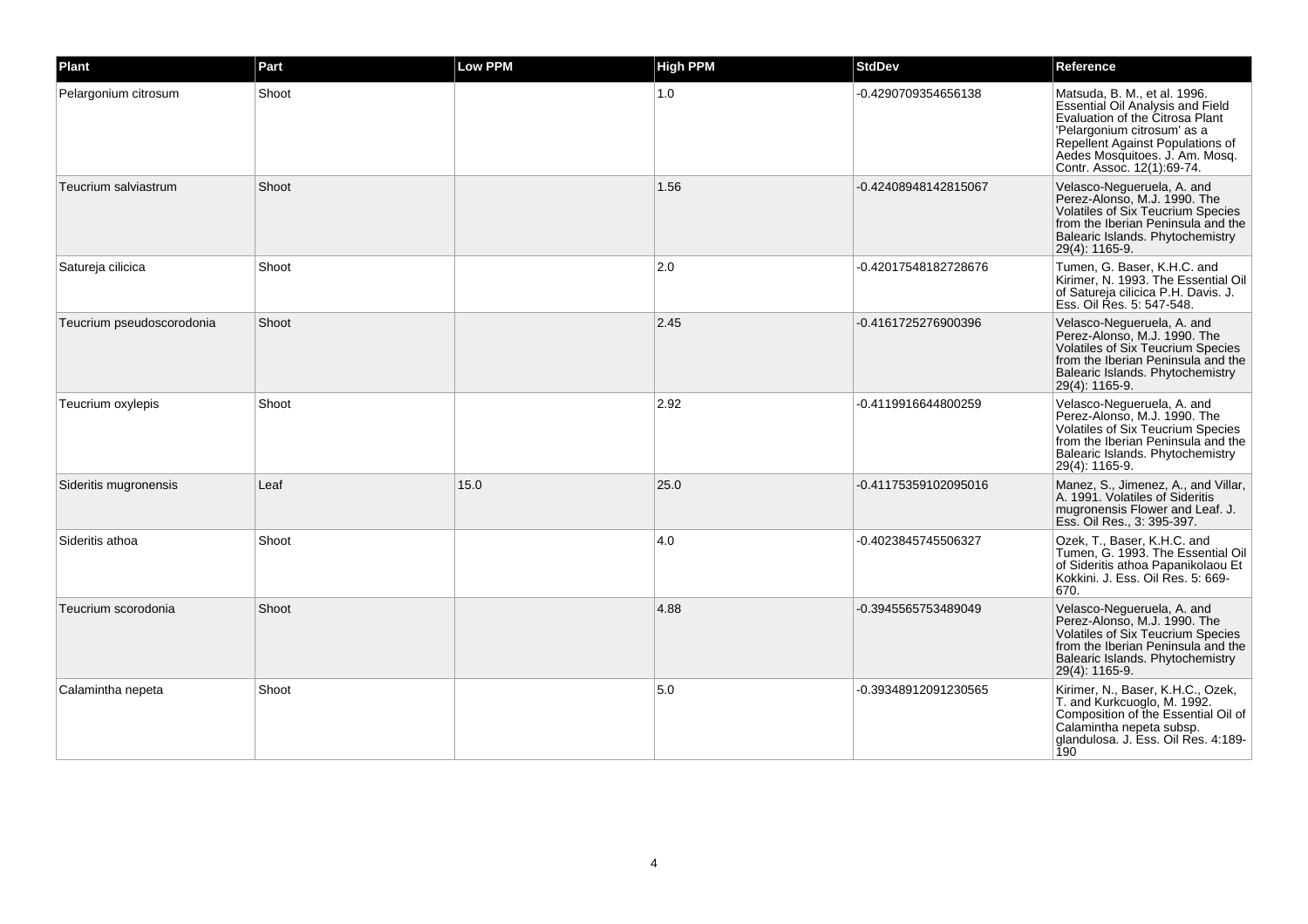| Plant                | Part  | Low PPM | <b>High PPM</b> | <b>StdDev</b>        | Reference                                                                                                                                                                                                                                    |
|----------------------|-------|---------|-----------------|----------------------|----------------------------------------------------------------------------------------------------------------------------------------------------------------------------------------------------------------------------------------------|
| Thymus x citriodorus | Plant |         | 20.0            | -0.37406044756777473 | Stahl-Biskup, E. and Holthuijzen,<br>J. 1995. Essential oil and<br>glycosidally bound volatiles of<br>lemon-scented thyme, Thymus x<br>citriodorus (Pers.) Schreb. Flav. &<br>Fragr. J. 10: 225-229.                                         |
| Thymus funkii        | Shoot |         | 8.0             | -0.36680275999732453 | Vila, R., et al. 1995. Composition<br>and study of the variability of the<br>essential oil of Thymus funkii<br>Cousson. Flav. & Fragr. J. 10(6):<br>379-383.                                                                                 |
| Thymus funkii        | Shoot |         | 8.0             | -0.36680275999732453 | Vila, R., et al. 1995. Composition<br>and study of the variability of the<br>essential oil of Thymus funkii<br>Cousson. Flav. & Fragr. J. 10(6):<br>379-383.                                                                                 |
| Thymus longicaulis   | Shoot |         | 9.0             | -0.3579073063589975  | Baser, K.H.C., Ozek, T., Kirimer,<br>N. and Tumen. G. 1993. The<br>Occurrence of Three Chemotypes<br>of Thymus longicaulis C. Presi<br>subsp. longicaulis in the same<br>Population. J. Ess. Oil Res. 5: 291-<br>5.                          |
| Thymus longicaulis   | Shoot |         | 9.0             | -0.3579073063589975  | Baser, K.H.C., Ozek, T., Kirimer,<br>N. and Tumen, G. 1993. The<br>Occurrence of Three Chemotypes<br>of Thymus longicaulis C. Presi<br>subsp. longicaulis in the same<br>Population. J. Ess. Oil Res. 5: 291-<br>5.                          |
| Pycnanthemum pilosum | Leaf  | 10.0    | 35.0            | -0.34995727742972005 | Lawrence, B.M., Essential Oils<br>1976-1977, Essential Oils 1978,<br>Essential Oils 1979-1980.                                                                                                                                               |
| Micromeria fruticosa | Shoot |         | 10.0            | -0.3490118527206704  | Fleisher, Z. and Fleisher, A. 1991.<br>The Essential Oil of Micromeria<br>fruticosa (L.) Druce subsp. barbata<br>(Boiss et. Ky.), P.H. Davis.<br>Aromatic Plants of the Holy Land<br>and the Sinai. Part VII. J. Ess. Oil<br>Res 3: 477-479. |
| Micromeria fruticosa | Shoot |         | 10.0            | -0.3490118527206704  | Fleisher, Z. and Fleisher, A. 1991.<br>The Essential Oil of Micromeria<br>fruticosa (L.) Druce subsp. barbata<br>(Boiss et. Ky.), P.H. Davis.<br>Aromatic Plants of the Holy Land<br>and the Sinai. Part VII. J. Ess. Oil<br>Res 3: 477-479. |
| Sideritis pauli      | Shoot |         | 10.0            | -0.3490118527206704  | Burzaco, A., Velasco-Negueruela,<br>A. and Perez-Alonso, M.J. 1992.<br><b>Essential Oil Analysis of Sideritis</b><br>pauli Pau. FFJ7: 47-8. 1992.                                                                                            |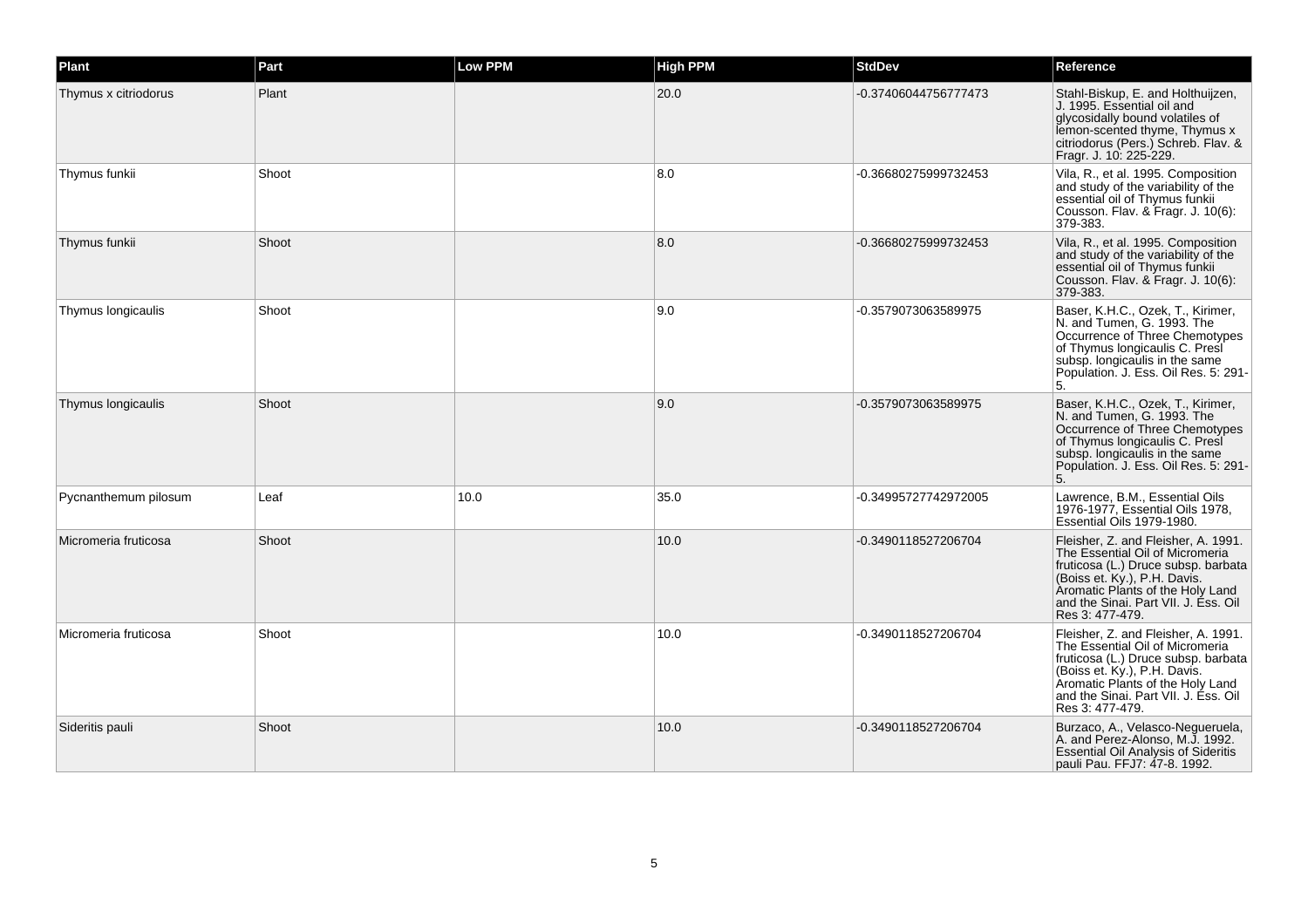| Plant                | Part              | Low PPM | <b>High PPM</b> | <b>StdDev</b>        | Reference                                                                                                                                                                                                                                       |
|----------------------|-------------------|---------|-----------------|----------------------|-------------------------------------------------------------------------------------------------------------------------------------------------------------------------------------------------------------------------------------------------|
| Hyptis suaveolens    | Shoot             |         | 15.0            | -0.3045345845290352  | Mallvarapu, G.R., Ramesh, S.,<br>Kaul, P.N., Bhattacharya, A.K.,<br>and Rao, B.R.R. 1993. The<br>Essential Oil of Hyptis suaveolens<br>(L.) Poit. J. Ess. Oil Res. 5: 321.                                                                      |
| Hyptis suaveolens    | Shoot             |         | 15.0            | -0.3045345845290352  | Mallvarapu, G.R., Ramesh, S.,<br>Kaul, P.N., Bhattacharya, A.K.,<br>and Rao, B.R.R. 1993. The<br>Essential Oil of Hyptis suaveolens<br>(L.) Poit. J. Ess. Oil Res. 5: 321.                                                                      |
| Mentha pulegium      | Plant             | 15.0    | 30.0            | -0.2993017571188262  | Lawrence, B.M., Essential Oils<br>1976-1977, Essential Oils 1978,<br>Essential Oils 1979-1980.                                                                                                                                                  |
| Acinos alpinus       | Shoot             |         | 20.0            | -0.2600573163374     | Velasco-Negueruela, A., Perez-<br>Alonso, M.J., Jiminez, S.M. and<br>Garcia, F.M. 1993. The Volatile<br>Constituents of Acinus alpinus (L.)<br>Moench ssp. meridionalis<br>(Nyman). P.W. Ball Growing in<br>Spain. Flav. & Frag. J. 8:127-130.) |
| Acinos alpinus       | Shoot             |         | 20.0            | -0.2600573163374     | Velasco-Negueruela, A., Perez-<br>Alonso, M.J., Jiminez, S.M. and<br>Garcia, F.M. 1993. The Volatile<br>Constituents of Acinus alpinus (L.)<br>Moench ssp. meridionalis<br>(Nyman). P.W. Ball Growing in<br>Spain. Flav. & Frag. J. 8:127-130.) |
| Mentha spicata       | Leaf              | 2.0     | 50.0            | -0.2572628070428749  |                                                                                                                                                                                                                                                 |
| Micromeria congesta  | Leaf              | 45.0    | 55.0            | -0.22636465024725982 | Kirimer, N., Ozek, T., and Baser,<br>K.H.C. 1991. Composition of the<br>Essential Oil of Micromeria<br>congesta. J. Ess. Oil Res., 3: 387-<br>393.                                                                                              |
| Ocimum gratissimum   | Leaf              | 40.0    | 70.0            | -0.13367017986041468 | Charles, D.J. and Simon, J.E.<br>1992. A New Geraniol Chemotype<br>of Ocimum gratissimum L. J. Ess.<br>Oil Res. 4: 231-234.                                                                                                                     |
| Pycnanthemum pilosum | Flower            | 10.0    | 35.0            | -0.11296029540349557 | Lawrence, B.M., Essential Oils<br>1976-1977, Essential Oils 1978,<br>Essential Oils 1979-1980.                                                                                                                                                  |
| Origanum vulgare     | Shoot Essent. Oil |         | 7500.0          | -0.07953213654385216 |                                                                                                                                                                                                                                                 |
| Monarda fistulosa    | Plant             | 1.0     | 62.0            | -0.06007394768219075 | Lawrence, B.M., Essential Oils<br>1976-1977, Essential Oils 1978,<br>Essential Oils 1979-1980.                                                                                                                                                  |
| Salvia gilliesii     | Shoot             |         | 44.0            | -0.04656642901755096 | Velasco-Negueruela, A. et al.<br>1993. The Essential Oil of Salvia<br>gilliesii Benth, J. Ess. Oil Res. 5:<br>319-320.                                                                                                                          |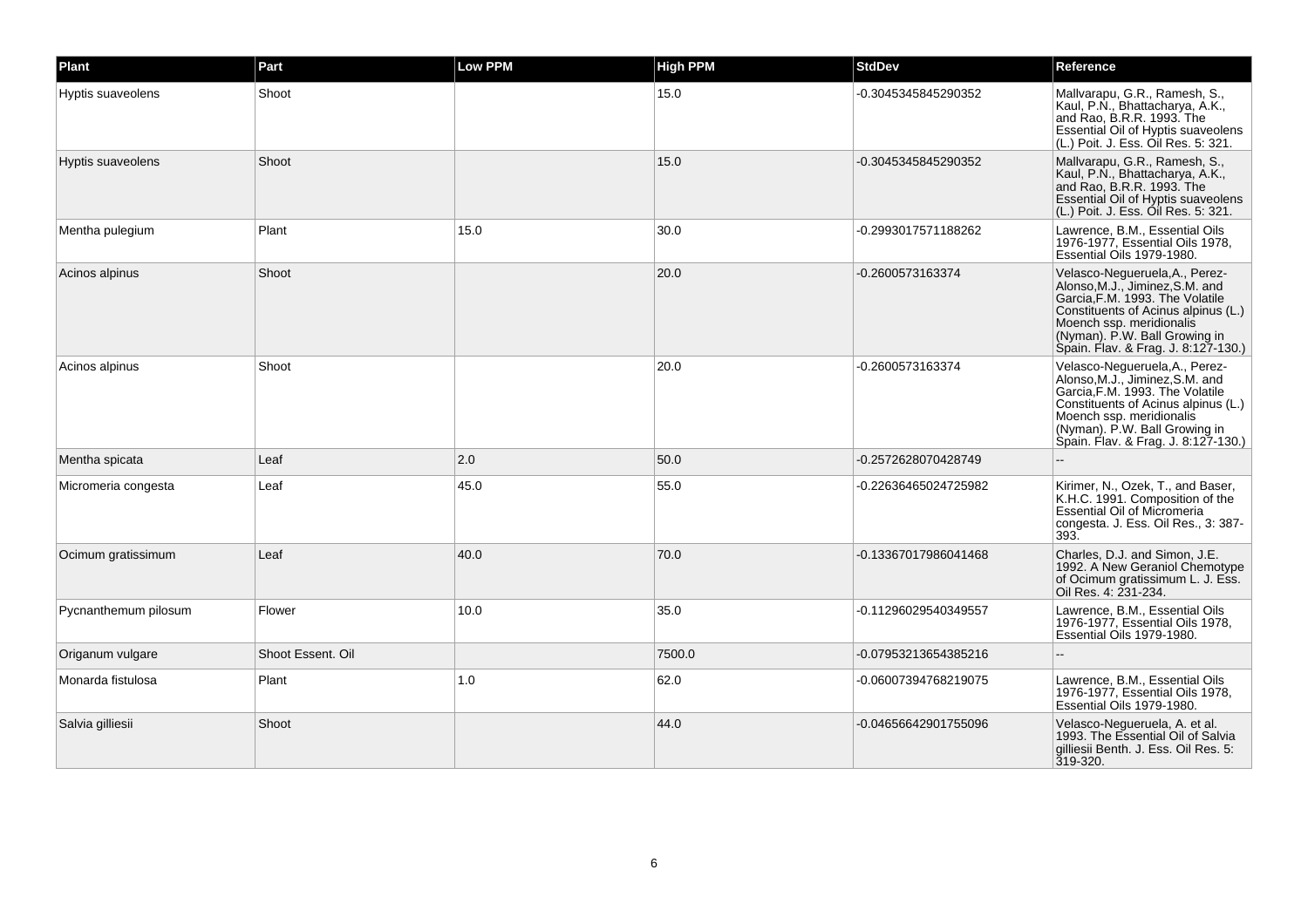| Plant                  | Part              | Low PPM | <b>High PPM</b> | <b>StdDev</b>          | Reference                                                                                                                                                                                            |
|------------------------|-------------------|---------|-----------------|------------------------|------------------------------------------------------------------------------------------------------------------------------------------------------------------------------------------------------|
| Thymus cilicicus       | Shoot             |         | 47.0            | -0.019880068102569832  | Tumen, G., Koyuncu, M., Kirimer,<br>N., and Baser, K.H.C. 1994.<br>Composition of the Essential Oil of<br>Thymus cilicicus Boiss. & Bal. J.<br>Ess. Oil Res. 6: 97-8.                                |
| Melissa officinalis    | Shoot             | 1.0     | 48.0            | -0.010984614464242788  | Deutsche Apot. Ziit. 129(4):155-<br>163. W. Schulze et al. Die Melisse.                                                                                                                              |
| Monarda didyma         | Leaf              | 50.0    | 90.0            | -0.010077552677954457  | ωú,                                                                                                                                                                                                  |
| Teucrium divaricatum   | Leaf              |         | 90.0            | -0.010077552677954457  | Arnold, N., Bellomaria, B.,<br>Velentini G. and Rafaiani, S.M.<br>1991. Comparative Study on<br><b>Essential Oil of Some Teucrium</b><br>Species from Cyprus. J.<br>Ethnopharm. 35: 105-113.         |
| Monarda didyma         | Plant             | 5.0     | 70.0            | -2.6699532303189845E-4 | Lawrence, B.M., Essential Oils<br>1976-1977, Essential Oils 1978,<br>Essential Oils 1979-1980.                                                                                                       |
| Nepeta racemosa        | Shoot             |         | 50.0            | 0.006806292812411298   | Baser, K.H.C., Ozek, T., Akgul, A.<br>and Tumen, G. 1993. Composition<br>of the Essential Oil of Nepeta<br>racemosa Lam. J. Ess. Oil Res. 5:<br>$215 - 7.$                                           |
| Nepeta racemosa        | Shoot             |         | 50.0            | 0.006806292812411298   | Baser, K.H.C., Ozek, T., Akgul, A.<br>and Tumen, G. 1993. Composition<br>of the Essential Oil of Nepeta<br>racemosa Lam. J. Ess. Oil Res. 5:<br>$215 - 7.$                                           |
| Pycnanthemum albescens | Shoot             | 16.0    | 54.0            | 0.04238810736571947    | Lawrence, B.M., Essential Oils<br>1976-1977, Essential Oils 1978,<br>Essential Oils 1979-1980.                                                                                                       |
| Teucrium cyprium       | Leaf              |         | 105.0           | 0.08261691770889089    | Arnold, N., Bellomaria, B.,<br>Velentini G. and Rafaiani, S.M.<br>1991. Comparative Study on<br><b>Essential Oil of Some Teucrium</b><br>Species from Cyprus. J.<br>Ethnopharm. 35: 105-113.         |
| Satureja montana       | Plant             | 4.0     | 85.0            | 0.11187104035039094    | $- -$                                                                                                                                                                                                |
| Lycopus virginicus     | Plant             | 53.0    | 132.0           | 0.46323688546044917    | Lawrence, B.M., Essential Oils<br>1976-1977, Essential Oils 1978,<br>Essential Oils 1979-1980.                                                                                                       |
| Pycnanthemum montanum  | Shoot             | 91.0    | 104.0           | 0.4871607892820716     | Lawrence, B.M., Essential Oils<br>1976-1977, Essential Oils 1978,<br>Essential Oils 1979-1980.                                                                                                       |
| Perilla frutescens     | Shoot Essent, Oil |         | 12000.0         | 1.262572667633647      | Nguyen, X. D., La, D. M., Lu'u, D.<br>C., Leclercq, P. A. 1995. Essential<br>Oil Constituents from the Aerial<br>Parts of Perilla frutescens (L.)<br>Britton. J. Essent. Oil Res., 7(4):<br>429-432. |